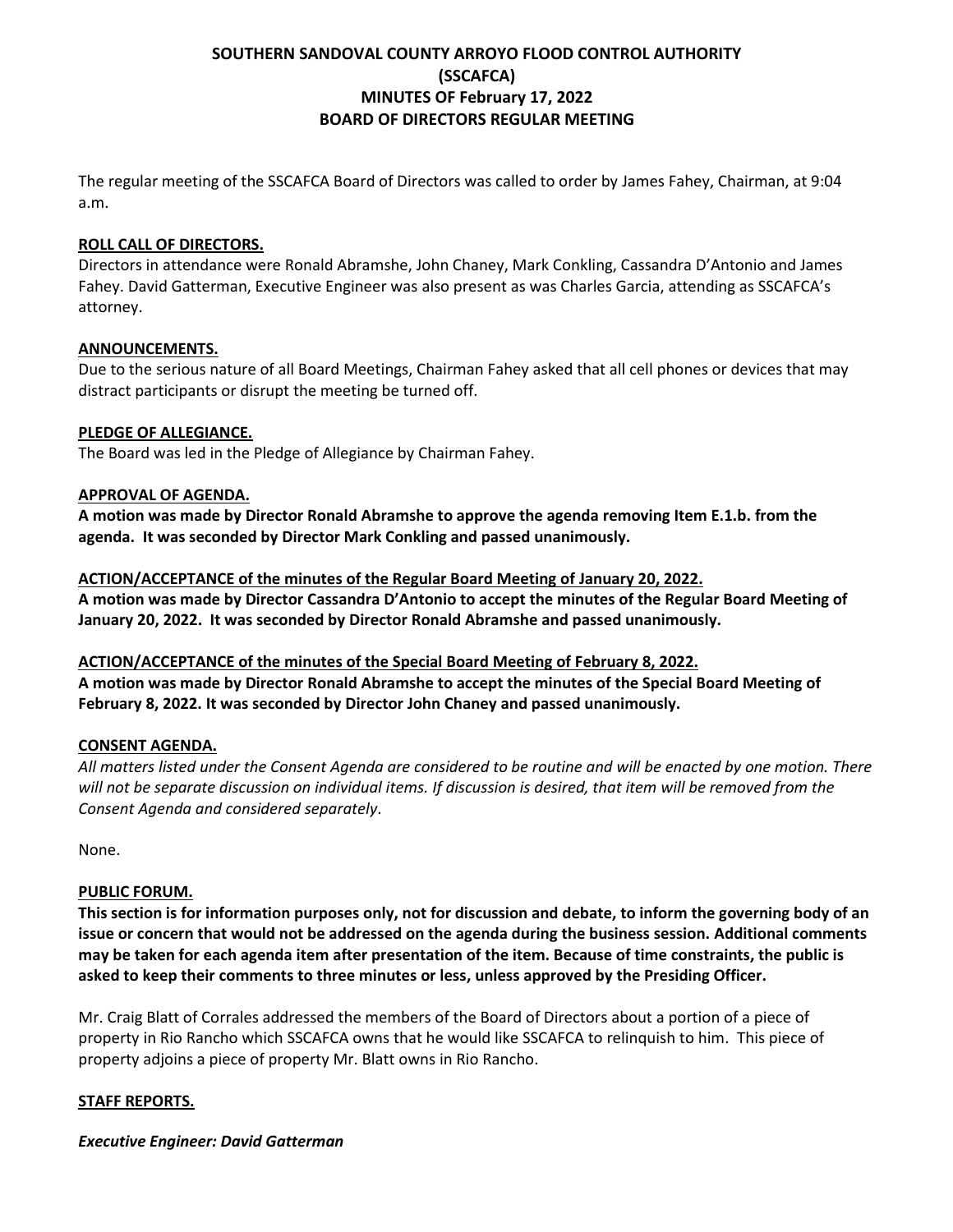1. Action/Acceptance of the Quality-of-Life Master Plan Update

Mr. Gatterman asked for final acceptance of the Quality-of-Life Master Plan Update. Members of the Board asked about getting the plan pushed out to the public. Mr. Gatterman responded with a variety of options we would be pursuing to get the plan out to the public including providing a public interface to our GIS System.

## **A motion was made by Director Mark Conkling to accept the Quality-of-LifeMaster Plan Update. It was seconded by Director Ron Abramshe.**

**Roll Call Vote: Mark Conkling: Yes, John Chaney: Yes, Cassandra D'Antonio: Yes, Ron Abramshe: Yes, James Fahey: Yes**

**The motion carried 5-0**

**2. Discussion about Papillion Subdivision Review Process**

Mr. Gatterman stated he wanted to bring the board up to speed about what we have heard from AMREP since they presented to the board back in November of 2021. He went on to say that we have not heard very much from them. He did indicate they are following the development process from the City of Rio Rancho and they are including the land they want from SSCAFCA in that planning process. Mr. Gatterman stated that he has heard from AMREP that they would like to come to the Board with a proposal for our land, but we are still in a holding pattern waiting for them to act and bring a proposal forward to us. Mr. Gatterman concluded that once we receive such a proposal from AMREP his plan would be do a work study session with the Board Members before brining that proposal forward to a regular SSCAFCA Board meeting

In response to a question from the Board, SSCAFCA Attorney, Charles Garcia clarified that a Work Session is a way for the Board to gather information without making a decision.

## *Facility Operations Director: Andy Edmondson*

1. Harley's Pond Presentation

Mr. Edmondson updated the board members about the Harleys Pond Construction project which is currently under construction and scheduled for completion on March 24<sup>th</sup>, 2022. Mr. Edmondson also responded to questions from Board members about the project.

2. Development Review

Mr. Edmondson did a quick review of the following development projects:

- @ Rio Residential Subdivision
- Lomas Encantadas 1G, Phase 3 and Lomas Encantadas, Phase 1, Unit 1-F
- Mountain Hawk and Mountain Hawk 23-Phase 2 & 28-Phase 2
- Mariposa East Subdivision
- Solar Facility U22 Tract CC1

#### OTHER COMMITTEE REPORTS

ATTORNEY'S REPORT None

CHAIRMAN'S REPORT None